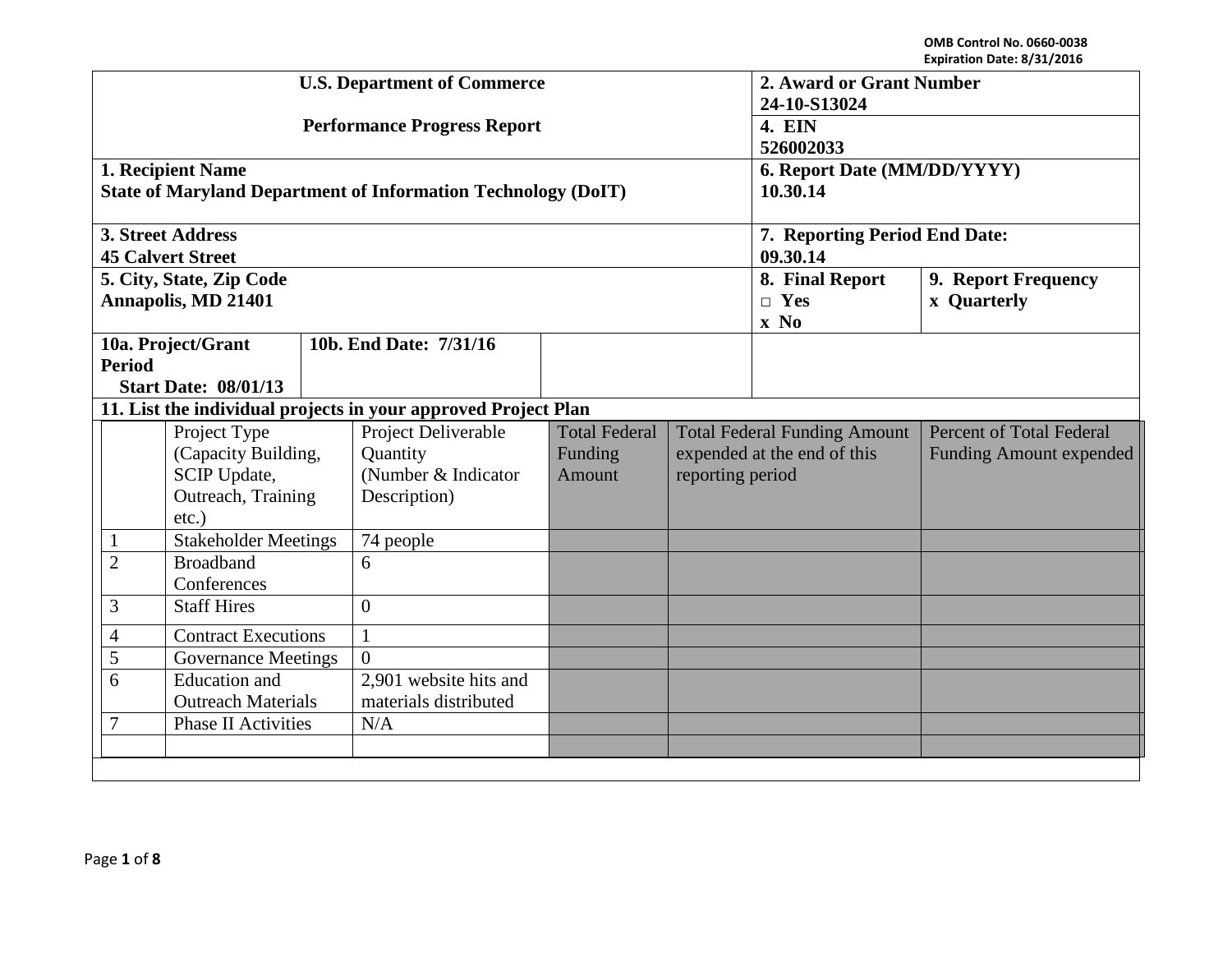**11a. Describe your progress meeting each major activity/milestone approved in the Baseline Report for this project; any challenges or obstacles encountered and mitigation strategies you have employed; planned major activities for the next quarter; and any additional project milestones or information.**

Milestone activities:

During the months of July, August and September, the State Broadband team was involved in many aspects of moving forward on the major activities/milestones listed in the Baseline Report.

- 1. The Maryland Broadband Team continues to attend the Governor's monthly StateStat meetings to report on progress. The SWIC and Broadband Outreach Coordinator update the StateStat Director, the Governor's Homeland Security Advisor, the Governor's Legal Counsel, and other high-ranking administration officials on the outreach and education efforts and the measurable statistics for the NPSBN planning. We updated our progress at the July, August, and September meetings.
- 2. On July 8, the MD Broadband Team gave a presentation about FirstNet and its work in Maryland, along with its Bowie State University apps development project, to Congressional staffers from Senators Cardin and Mikulski's office and from Congressman Hoyer's office. 12 people attended.
- 3. On July 10, the Team gave its FirstNet presentation to 19 people who attended the Howard County Public Safety IT Managers Meeting.
- 4. On July 15, the Team gave its FirstNet presentation to the Howard County Fire/Rescue CIO and two staff members.
- 5. During much of July the Team was working to prepare for the July 29 Initial Consultation with FirstNet. We went to FirstNet's office in Reston to help develop the agenda and guest list. We developed a 47-slide deck to prepare MD attendees and give them background information (if needed). We also developed a shorter slide desk and presentation and held three FirstNet Initial Consultation Prep webinars. More than half of the MD participants took part in one of the three webinars held on 7/24,7/25, and 7/28. Both the prep slide deck and webinar slide deck were posted on our website. We also develop briefing materials for the Governor. After the IC, we held two calls with FirstNet staff to give them our feedback (also posted on our website). We also wrote "Tips to Prepare for Initial Consultation" and posted that online. We were the featured speakers on the 8/25 webinar of the Western States group to talk about our Initial Consultation. We also talked with several other State SPOCs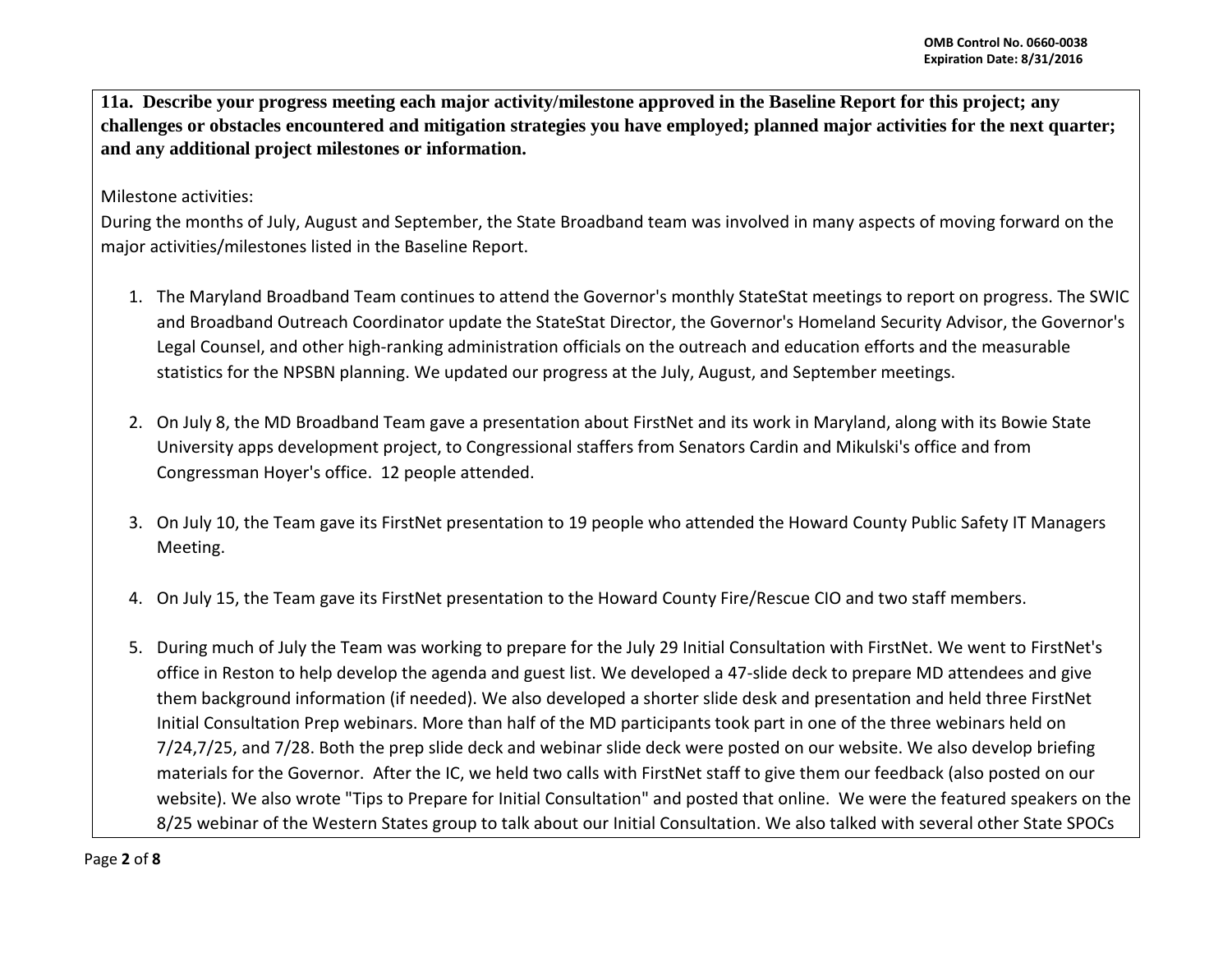individually about our IC experience.

- 6. We prepared a briefing memo for the Governor in advance of his 9/15 meeting in Baltimore with FirstNet Chair Sue Swenson, Acting GM TJ Kennedy, and Government Relations Director Ed Parkinson. The SPOC attended that meeting and also briefed the Governor before the meeting.
- 7. On Sept. 12, the Team gave its FirstNet presentation to the Homeland Security Working Group of the SMART Congressional initiative, which integrates regional Science & Technology activities among the Congressional Delegation of DE, MD, NJ, & PA, the Federal Executive Branch DC HQs, the four State governments, and the regional technical, economic development and education/workforce development communities. 14 people attended the briefing.
- 8. The Broadband Team attended the FirstNet Board Meeting on 9/17. On 9/18, the SPOC briefed the PSAC EC on the Initial Consultation. The Broadband Coordinator gave the FirstNet presentation to the PSAC staff representatives.
- 9. During the 9/25 meeting of the Practitioner Steering Committee, the work group that advises the Statewide Interoperability Executive Committee on all matters related to interoperability around the State, the SWIC and Broadband Outreach Coordinator gave a presentation and updates on the progress of FirstNet and SLIGP. The meeting was attended by 15 people from State and local public safety, emergency management, and information technology agencies.
- 10. Salisbury State University's Eastern Shore Regional GIS Cooperative kicked off work creating a web site for our FirstNet project that is publically available and will contain our work that is not safety-sensitive.
- 11. The team continues to update its current website with materials and information. In this quarter there were 2,101 page views, 371 unique users and 601 sessions:<https://mdinterop-public.sharepoint.com/>
- 12. The team has a strong social media presence. Our Twitter account (@MDInterop) has nearly 307 followers and is updated daily. We also have a Facebook page and LinkedIn account. We worked on the articles for the second newsletter to keep stakeholders updated on our work.
- 13. We developed a business justification case and risk management plan for the project.

Page **3** of **8**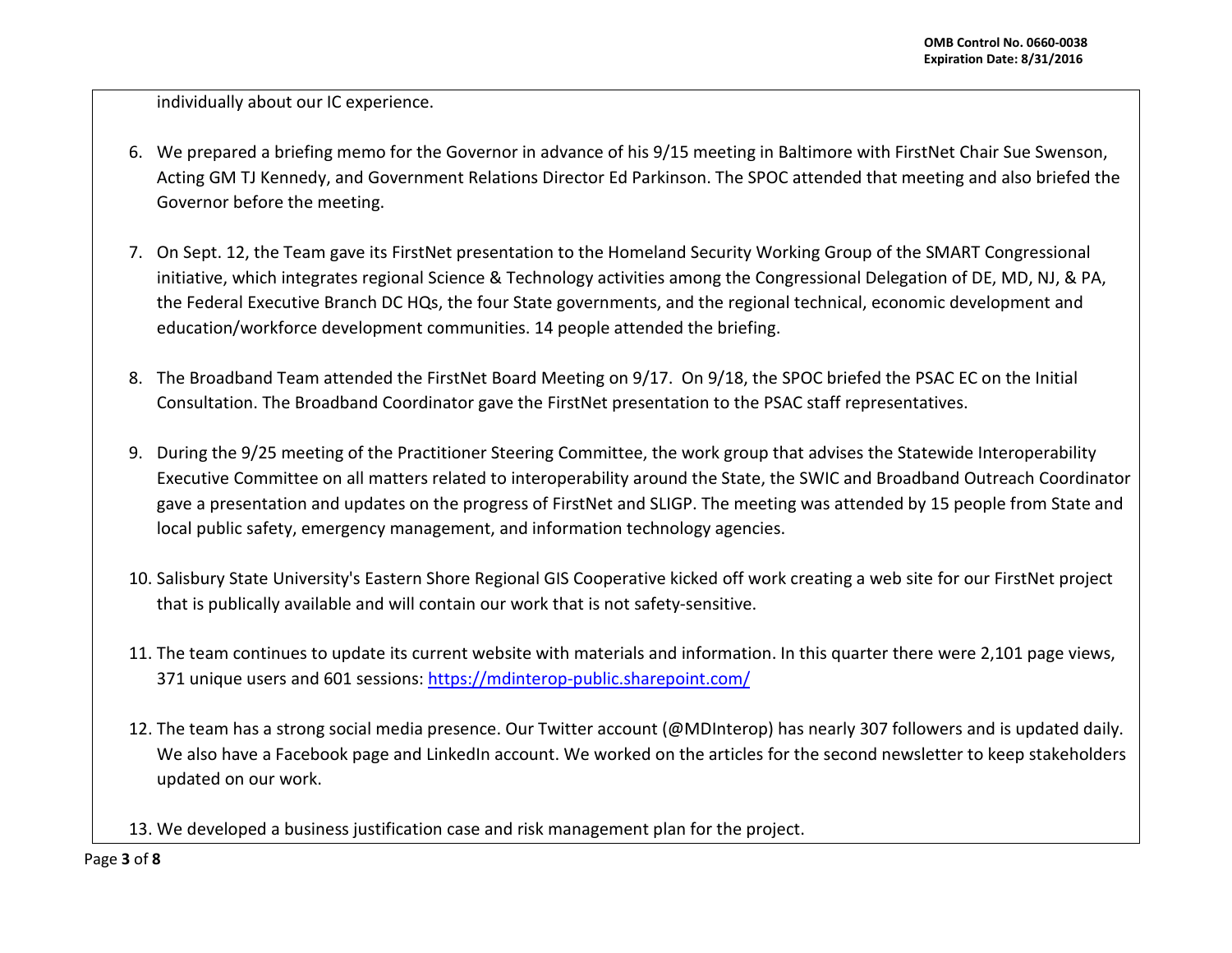- 14. The MD Broadband Team worked on the MACINAC response to the FirstNet RFI and Public Notice.
- 15. Continued planning for the MACINAC fall conference, now scheduled for winter (Jan. 28 and 29). Helped book several speakers.
- 16. Drafted TORFP and Scope of Work for Broadband Technical Expert. A TORFP was issued in September.
- 17. On 9/25, a fully executed Sole Source Contract was awarded to the All Hazards Consortium to contribute Maryland's portion of its SLIGP funds to pay for the MACINAC governance and technical support activities.
- 18. Additional Presentations/Conferences/Exhibits:
	- a. APCO Conference Aug. 3-6
	- b. Exhibit Hall Display and Table at Maryland Association of Counties; Aug. 13-15. Estimated Conference Attendance: 1,050. Presentation at Public Safety Technology Panel on 8.116 - Attendance: 32 people
	- c. Exhibit Hall Display and Table at Maryland Chiefs of Police and Sheriffs Association, Sept. 7-8: Attendance: 223

### **Planned for Next Quarter:**

- 1. Conduct surveys of data usage for first responders
- 2. Planning for MACINAC winter conference
- 3. Review of proposals and hold interviews to bring on Broadband Technical Expert

**11b.If the project team anticipates requesting any changes to the approved Baseline Report in the next quarter, describe those below. Note that any substantive changes to the Baseline Report must be approved by the Department of Commerce before implementation.** 

No changes planned.

**11c. Provide any other information that would be useful to NTIA as it assesses this project's progress.**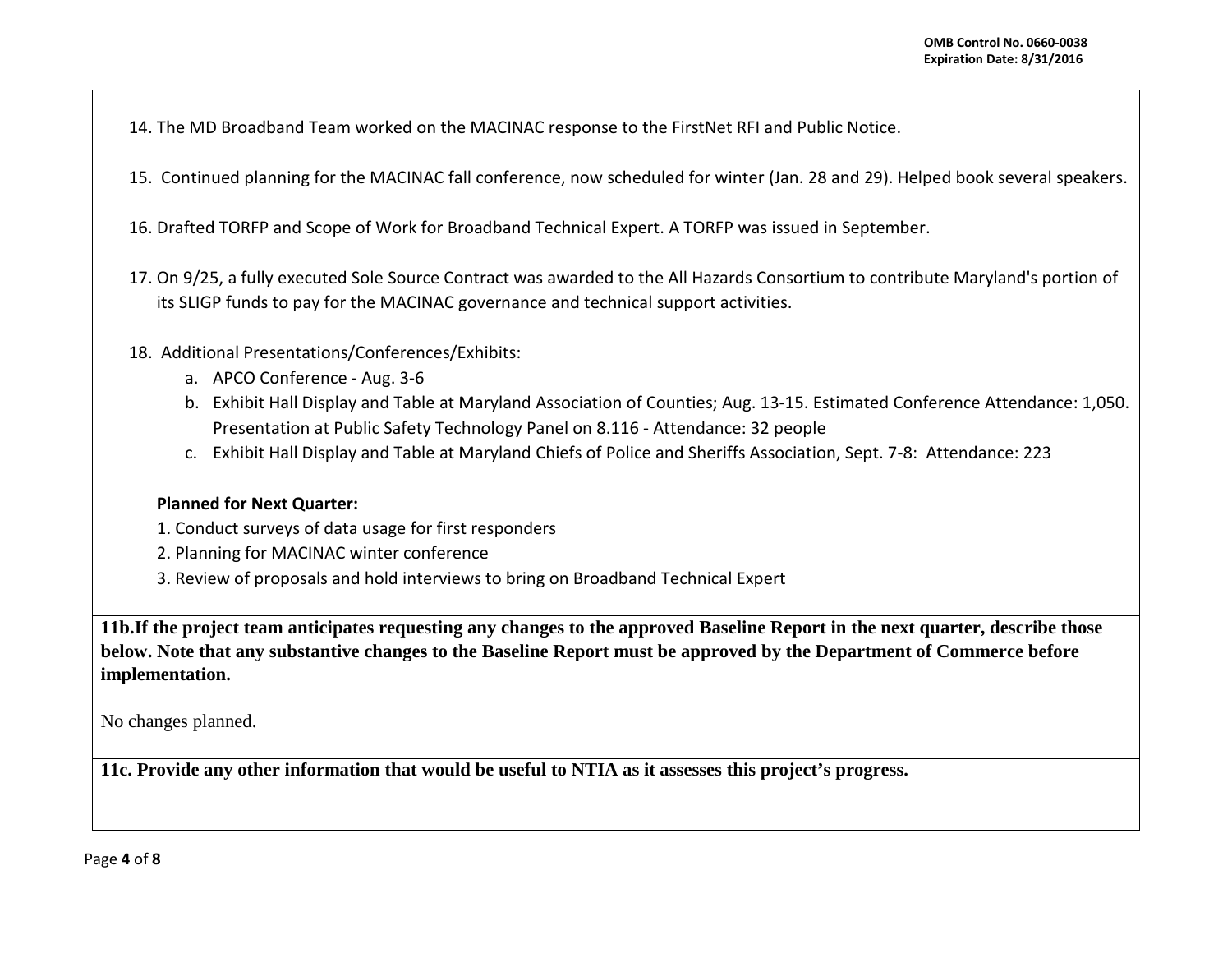**11d. Describe any success stories or best practices you have identified. Please be as specific as possible**

# **12. Personnel**

**12a. If the project is not fully staffed, describe how any lack of staffing may impact the project's time line and when the project will be fully staffed.**

**12b. Staffing Table**

| <b>Job Title</b> |                                                 |             | FTE %         | <b>Project(s)</b> Assigned<br><b>Change</b>                                               |              |       |                      |           |                                                                                                                                  |  |
|------------------|-------------------------------------------------|-------------|---------------|-------------------------------------------------------------------------------------------|--------------|-------|----------------------|-----------|----------------------------------------------------------------------------------------------------------------------------------|--|
| <b>SWIC</b>      |                                                 |             | 25%           | Serve as State Single Point of Contact and responsible for<br>oversight of all SLIGP work | None         |       |                      |           |                                                                                                                                  |  |
| DoIT AAG         |                                                 | .025%       |               | Serve as Legal Authority for State to enter into agreements                               | none         |       |                      |           |                                                                                                                                  |  |
|                  |                                                 |             |               | and MOUs with vendors and contractors                                                     |              |       |                      |           |                                                                                                                                  |  |
|                  | Remove Row<br>Add Row                           |             |               |                                                                                           |              |       |                      |           |                                                                                                                                  |  |
|                  | 13. Subcontracts (Vendors and/or Subrecipients) |             |               |                                                                                           |              |       |                      |           |                                                                                                                                  |  |
|                  |                                                 |             |               |                                                                                           |              |       |                      |           | 13a. Subcontracts Table – Include all subcontractors. The totals from this table must equal the "Subcontracts Total" in Question |  |
| 14f.             |                                                 |             |               |                                                                                           |              |       |                      |           |                                                                                                                                  |  |
| Name             | Subcontract                                     | Type        | RFP/R         | Contrac                                                                                   | <b>Start</b> | End   | <b>Total Federal</b> | Total     | Project and %                                                                                                                    |  |
|                  | Purpose                                         | (Vendor/Sub | <b>FQ</b>     |                                                                                           | Date         | Date  | Funds                | Matching  | Assigned                                                                                                                         |  |
|                  |                                                 | rec.)       | <b>Issued</b> | Execute                                                                                   |              |       | Allocated            | Funds     |                                                                                                                                  |  |
|                  |                                                 |             | (Y/N)         | d(Y/N)                                                                                    |              |       |                      | Allocated |                                                                                                                                  |  |
| University       | <b>Broadband</b>                                | Contractor  | $\mathbf N$   | Y                                                                                         | 8.1.13       | 7.31. | \$480,000            | \$0       | N/A                                                                                                                              |  |
| of               | Outreach                                        |             |               |                                                                                           |              | 16    |                      |           |                                                                                                                                  |  |
| Maryland         | Administrator                                   |             |               |                                                                                           |              |       |                      |           |                                                                                                                                  |  |
| <b>TBD</b>       | <b>Broadband SME</b>                            | Contractor  | Y             | N                                                                                         | <b>TBD</b>   | 7.31. | \$313,560            | \$0       | N/A                                                                                                                              |  |
|                  |                                                 |             |               |                                                                                           |              | 16    |                      |           |                                                                                                                                  |  |
| University       | Regional                                        | Contractor  | $\mathbf N$   | Y                                                                                         | 2.1.14       | 7.31. | \$518,275            | \$0       | N/A                                                                                                                              |  |
| of               | Coordinator                                     |             |               |                                                                                           |              | 16    |                      |           |                                                                                                                                  |  |
| Maryland         | Team for 4                                      |             |               |                                                                                           |              |       |                      |           |                                                                                                                                  |  |
|                  | interop regions                                 |             |               |                                                                                           |              |       |                      |           |                                                                                                                                  |  |

Page **5** of **8**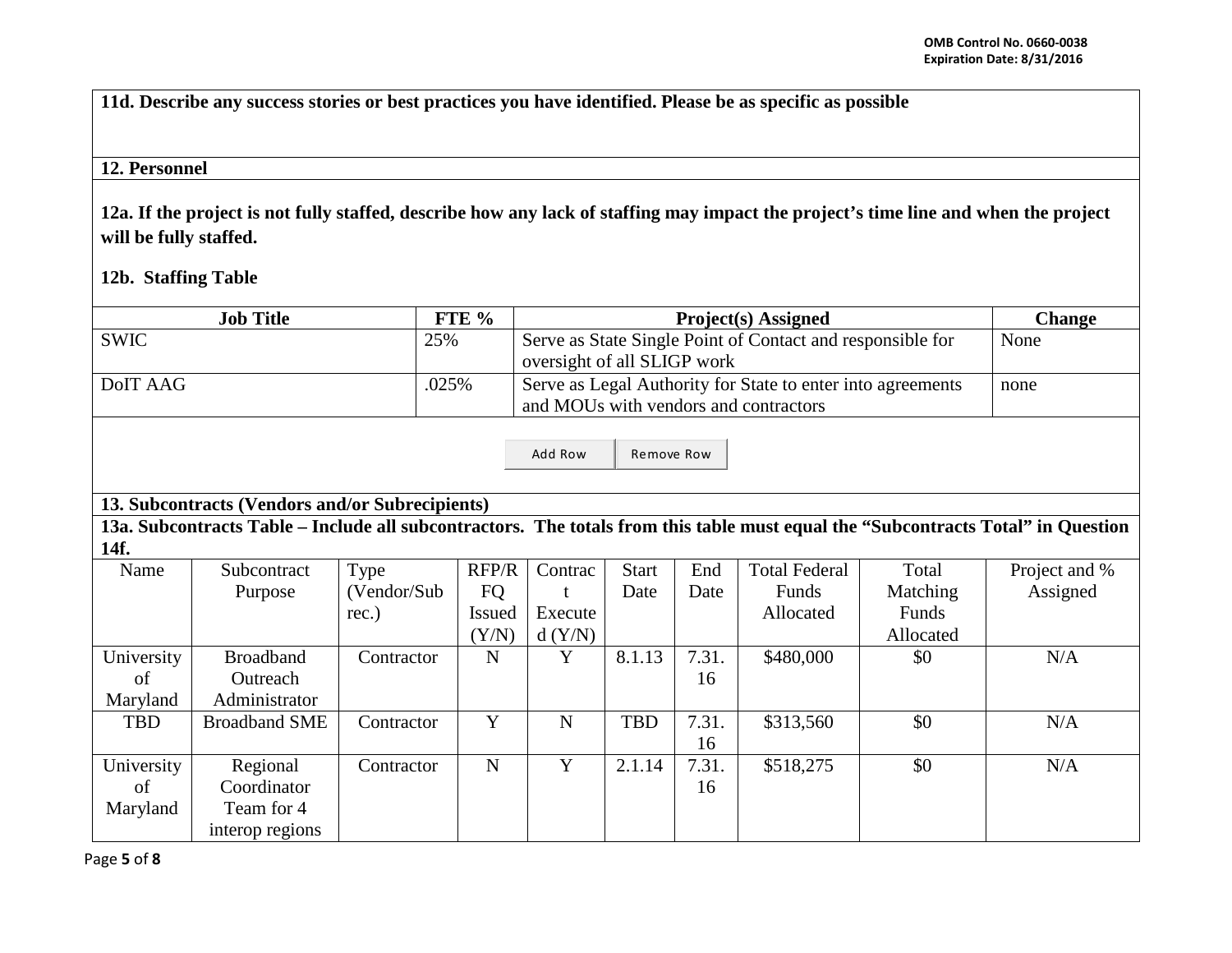| Allegany   | Regional        | Contractor  | N | N     | 4.1.14     | 7.31. | \$75,000  | \$0            |     |
|------------|-----------------|-------------|---|-------|------------|-------|-----------|----------------|-----|
| County     | Coordinator for |             |   |       |            | 16    |           |                |     |
|            | one region      |             |   |       |            |       |           |                |     |
| Salisbury  | Website         | Contractor  | N | Y     | 6.5.14     | 7.31. | \$330,000 | \$0            | N/A |
| State      | Developer and   |             |   | Task  |            | 16    |           |                |     |
| University | <b>GIS</b>      |             |   | Order |            |       |           |                |     |
|            |                 |             |   | MOU)  |            |       |           |                |     |
| Motorola   | Site Surveys    | Vendor      | Y | Y     | Phase      | 7.31. | \$0       | \$358,240      | N/A |
|            |                 |             |   |       | $II -$     | 16    |           |                |     |
|            |                 |             |   |       | <b>TBD</b> |       |           |                |     |
| All        | Regional        | Contractor* | Y | Y     | 9.25.1     | 7.31. | \$90,750* | $\overline{0}$ | N/A |
| Hazards    | Coordination    |             |   |       | 4          | 16    |           |                |     |
| Consortiu  | <b>MACINAC</b>  |             |   |       |            |       |           |                |     |
| m          |                 |             |   |       |            |       |           |                |     |

Add Row Remove Row

## **13b. Describe any challenges encountered with vendors and/or subrecipients.**

\*The sole source contract amount with the All Hazards Consortium is listed in the "other" category on Section 14 of this PPR. This contract is unique and does not fit within the subcontracts total.

#### **14. Budget Worksheet**

Columns 2, 3 and 4 must match your current project budget for the entire award, which is the SF-424A on file. Only list matching funds that the Department of Commerce has already approved.

\*Please note that these reported figures for federal funds expended and approved matching funds expended are now cumulative. Previous figures reported in these columns in PPRs for Q1-Q3 were reported as quarterly.

| Project Budget<br>Element $(1)$ | Federal<br>Funds<br>Awarded $(2)$ | Approved<br><b>Matching Funds</b><br>(3) | Total<br>Budget $(4)$ | Federal<br>Funds<br>Expended (5) | <b>Approved Matching</b><br>Funds Expended (6) | <b>Total Funds Expended</b> |
|---------------------------------|-----------------------------------|------------------------------------------|-----------------------|----------------------------------|------------------------------------------------|-----------------------------|
| a. Personnel Salaries           | \$0                               | \$108,660                                | \$108,660             |                                  | \$28,515.52                                    | \$28,515.52                 |